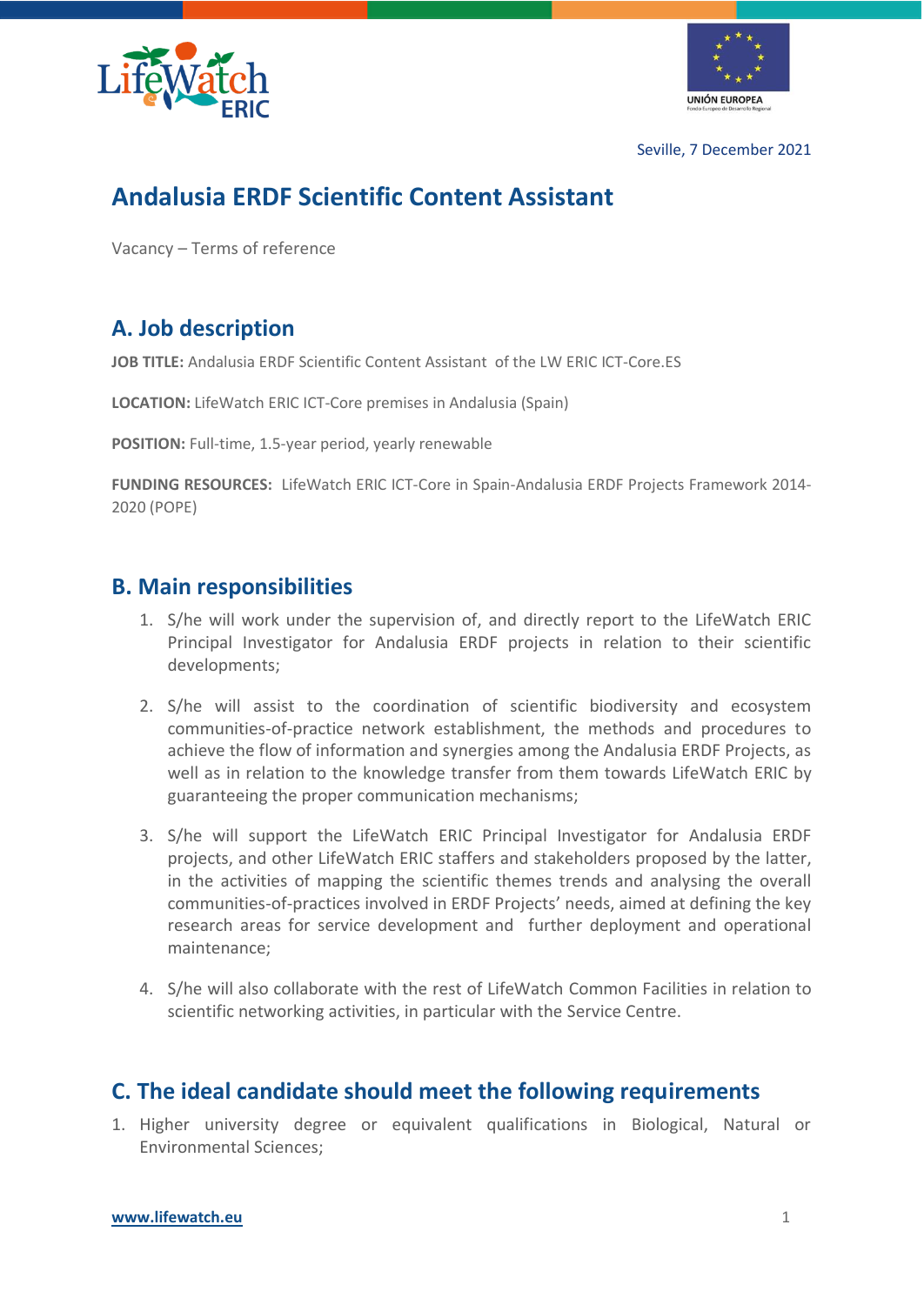



- 2. PhD in the fields of ecological and evolutionary sciences, including ecological informatics;
- 3. At least 3 years of accredited professional experience on scientific community networking, as postdoc or equivalent position, in universities, research centres of international initiatives and organisations, in particular, located in the Andalusia region;
- 4. Accredited working experience on research in the Andalusia region biodiversity and ecological hot topics;
- 5. Excellence in writing and editing, as well as spoken fluency in English (C1/C2 level) and Spanish (offices hosted in Spain);
- 6. Proven organisation and communicative skills, keen in working in team and under tight deadlines, and international environment and multi-cultural contexts;
- 7. Availability to travel abroad for the specific working needs of this position;
- 8. Experience in liaising with clients, stakeholders and other Public Relationships activities;
- 9. Knowledge of MS Office (Word, Excel, Power Point);
- 10. Be available to travel abroad according to the specific working needs of this position;
- 11. A high-standard work ethic.

#### **ASSETS**

Proven experience of scientific initiatives, projects and implementation processes;

Accredited knowledge and work experience in relation to Communication and Public Relations Plans;

Understanding of the structure, functioning and regulation of the European Research Infrastructure Consortia (ERICs), in particular from the point of view of ICT, biodiversity and ecosystem areas.

### **D. The vacancy is subject to the following procedure**

A **short covering letter** and **Curriculum Vitae***<sup>1</sup>* (EUROPASS format and annexes, 6 pages at the most) shall be submitted to the Chief Technology Officer*/*ICT*-*Core Director *at* 

 $1$ Special note for Italian market: According to Italian Privacy Protection Law n. 196/03 any resume not mentioning explicitly the following wording: 'I authorise the use of my personal data in accordance with Italian Privacy Protection Law (30/06/2003, n. 196/03)' will be automatically deleted from our database and consequently not taken into consideration.